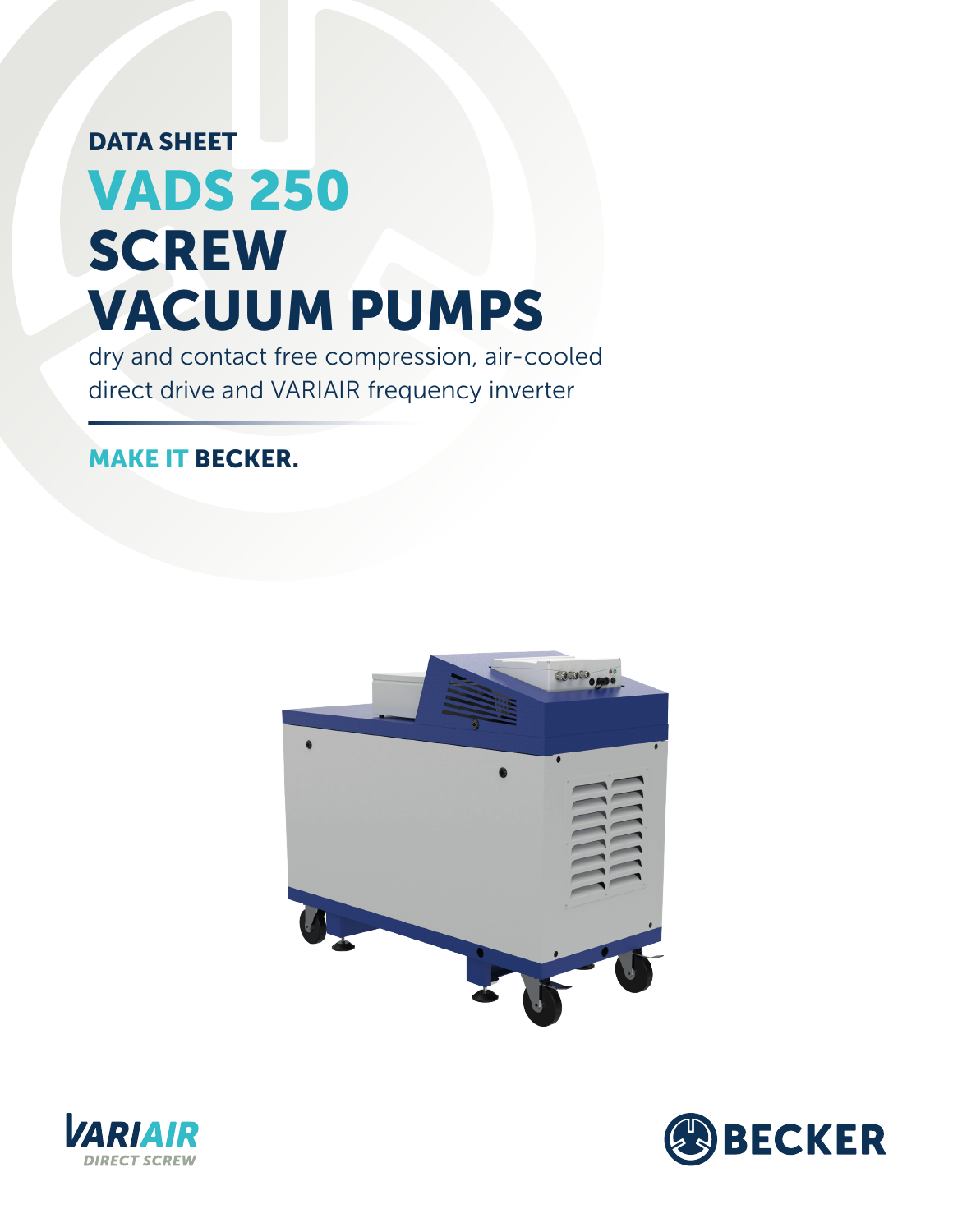



- 1 Vacuum connection (G2½)
- 2 Exhaust air connection (G2)
- **▪** Dimensions in inch

|                                      |                      | Suction<br>air rate <sup>1)</sup> | <b>Vacuum</b> | Emission sound<br>pressure level <sup>1)</sup> | Weight | Oil <sup>3</sup> | Protection<br>class | H    |
|--------------------------------------|----------------------|-----------------------------------|---------------|------------------------------------------------|--------|------------------|---------------------|------|
|                                      |                      | <b>CFM</b>                        | Torr          | dB(A)                                          | lbs    | U.S. gal.        |                     | inch |
|                                      |                      | max.                              | max.          |                                                |        | max.             |                     |      |
| <b>VADS 250</b><br><b>VADS 250/2</b> | standard<br>seal gas | 141/170                           | < 0.075       | 68                                             | 617.4  | 2.1              | IP 20               | 36.4 |
| <b>VADS 250/4</b>                    | 200/208 V            | 141/170                           | < 0.075       | 72                                             | 641.7  | 2.1              | <b>IP 20</b>        | 38.1 |

|                                      |                      | Speed      | Frequency   | $\frac{13}{3}$ $\frac{11}{13}$<br>$\begin{pmatrix} M \\ 3\gamma \end{pmatrix}$ |                            |       |                         |
|--------------------------------------|----------------------|------------|-------------|--------------------------------------------------------------------------------|----------------------------|-------|-------------------------|
|                                      |                      | rpm        | Hz          | hp                                                                             | $\vee$                     | Hz    | <b>Protection class</b> |
| <b>VADS 250</b><br><b>VADS 250/2</b> | standard<br>seal gas | 5000-10000 | $170 - 340$ | 10.1                                                                           | 400/480 +10%               | 50/60 | IP 55                   |
| <b>VADS 250/4</b>                    | 200/208 V            | 5000-10000 | $170 - 340$ | 10.1                                                                           | $+6%$<br>200/208<br>$-10%$ | 50/60 | <b>IP 55</b>            |

<sup>1)</sup> Refers to atmospheric / intake pressure<br><sup>2)</sup> DIN EN ISO 3744 (KpA – 3 dB(A)) interv

DIN EN ISO 3744 (KpA = 3 dB(A)) interval of 39.4 inch, at medium load, both connection sides piped

3) Becker Lube G 70 mineral

**▪** Rotation speed may vary. Tolerance -1.5/+2%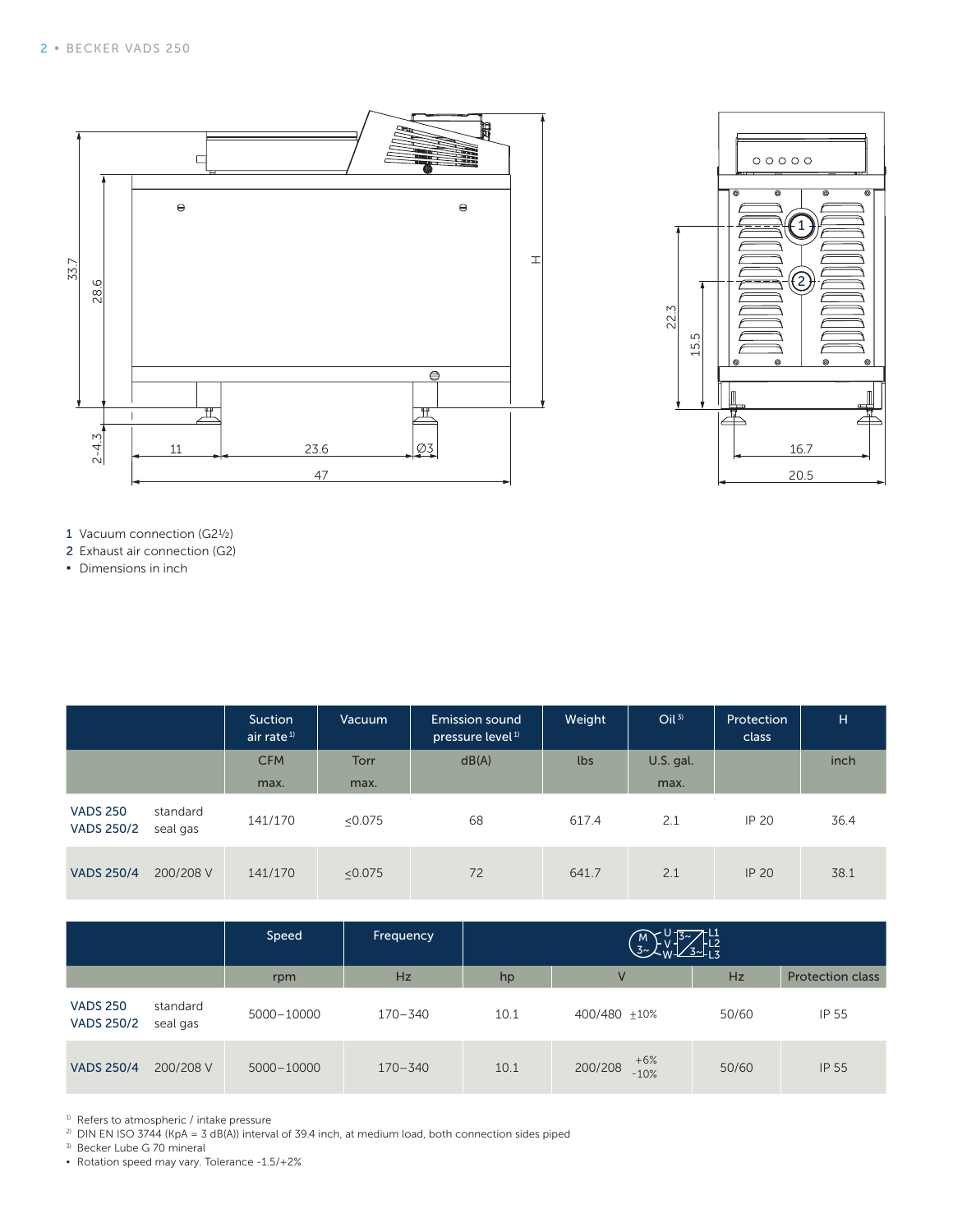

Suction air rate refers to the intake pressure Reference data (atmosphere): 750 Torr, 68°F; Tolerance: ±5%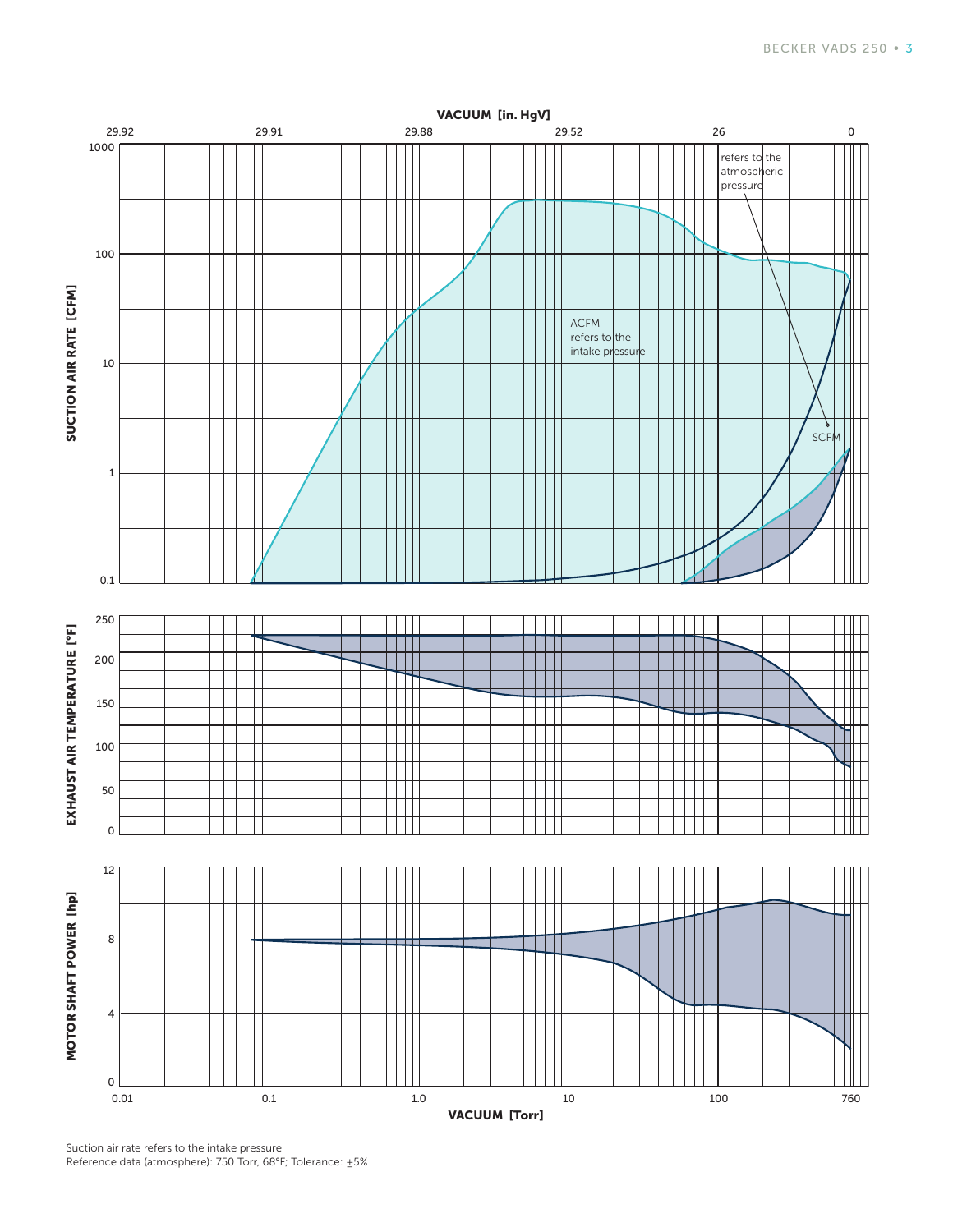#### $+$ VARIANTS AND ACCESSORIES

#### **CONFIGURATION**

| Operating mode                                                          | <b>Actual value</b> | Set point         |
|-------------------------------------------------------------------------|---------------------|-------------------|
| Speed set mode                                                          |                     | internal          |
| Speed set mode                                                          |                     | external $0-10$ V |
| Speed set mode                                                          |                     | external 4-20 mA  |
| Vacuum constant control (PID control) including sensor for actual value | $0 - 10V$           | internal          |
| Vacuum constant control (PID control) including sensor for actual value | $0 - 10V$           | external $0-10$ V |
| Vacuum constant control (PID control) including sensor for actual value | $0 - 10V$           | external 4-20 mA  |
| Vacuum constant control (PID control) including sensor for actual value | $4 - 20$ mA         | internal          |
| Vacuum constant control (PID control) including sensor for actual value | $4 - 20$ mA         | external $0-10$ V |
| Vacuum constant control (PID control) including sensor for actual value | $4 - 20$ mA         | external 4-20 mA  |

HEAVY DUTY ROLLERS





#### OTHER ACCESSORIES

- **▪** Flange adapter ISO-K, 2 ½"–3"
- **•** Manual control unit for inverter<sup>1)</sup>
- **▪** Pressure-reducing device and/or gas ballast option (only for VADS 250/2 seal gas)
- Non-return valve ST 630<sup>1)</sup>
- **▪** 2/2-way solenoid valve 1) (230 V AC or 24 V DC)
- **▪** Ball valve
- **▪** External silencer S 1.200 1) or S 6.400 1)
- **▪** Oil Becker Lube G 70 mineral

<sup>1)</sup> See separate data sheet

- **▪** Combination options on request
- **▪** Dimensions in inch